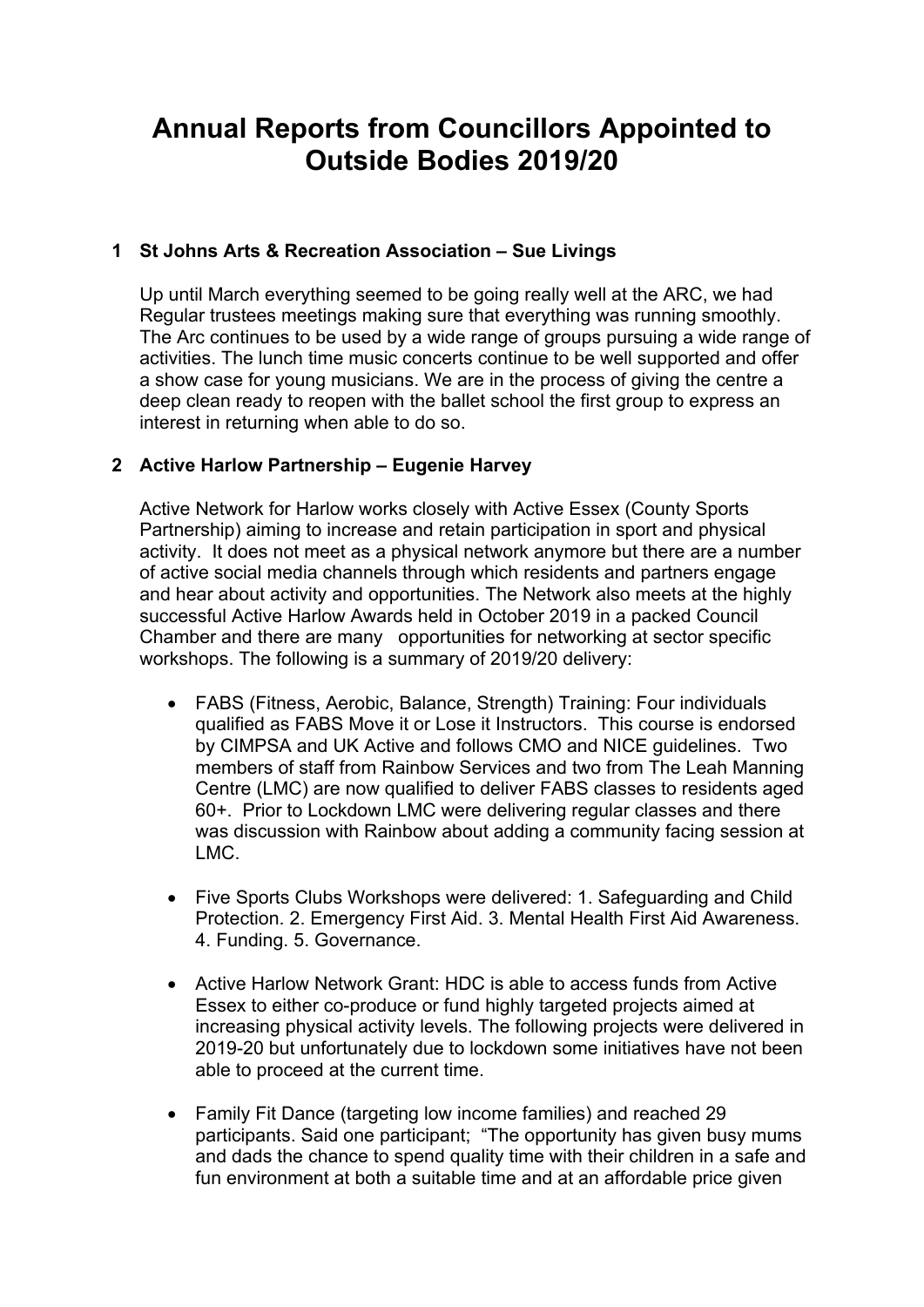less fortunate families the opportunity to participate in a private sector environment". A 9-year-old girl who took part told us, "I've got stronger and fitter since doing it. I can do press ups on my toes!". From a 4-year-old boy; "I burn off energy. It keeps my body fit and well".

- 10 Minute Neighbourhoods: We developed this, but unfortunately full-scale delivery was curtailed due to the Covid-19 crisis. It has changed to a walking and mapping project. Ewe have developed an app that residents will map things of value within their community. We will be scaling this work down from the initial ambition, but it will focus on groups within the Staple Tye to Bush Fair area.
- During the pandemic we have been supporting the Active Network for Harlow with access to the government funding (7 or 8 accessed RHLG) and emergency funding from Sport England - around £25K has been awarded to Harlow Physical Activity organisations which at the time was the second highest in Essex

I would like to acknowledge the hard work of Chris Purvis to lead on and deliver this activity.

#### **3 Stansted Airport Community Trust Fund – Eugenie Harvey**

The last meeting of the SACTF was in September 2019 after which the only activity has been the dispersal of £50k in grants to local charities affected by Covid-19 which did not require a meeting. It has been discussed that the Trust will be winding down although this has not as yet been confirmed.

#### **4 Harlow Health and Wellbeing Board – Eugenie Harvey**

Harlow Health and Wellbeing Board's purpose is the delivery of the outcomes set out in Harlow Health and Wellbeing Partnership Strategy 2018-28. The strategy focuses on three strands of work – Start Well, focusing on children and young people, Be Well, Stay Well and Work Well which focuses on working age adults and Age Well focusing on the over 65's. In this report we will highlight some of the achievement of the Be Well, Stay Well and Work Well strand.

- Work Well: Championing Health and Wellbeing in the Workplace Summit. Over 60 attendees. 40 leads were generated for speakers to have further discussions with businesses following the event.
- Time to Change Employer Pledge: Funded Mind in West Essex to engage with employers to facilitate them signing the pledge. 14 employers signed the Time to Change Employer Pledge. 140 employees in Harlow received Mental health First Aid Awareness Training. 40 employees received Mental health First aid Training. 2000 employees in Harlow engaged with the project.
- The Colour Project: Local artists, Creative Ways were funded to deliver a programme of online sessions during lockdown that explored the